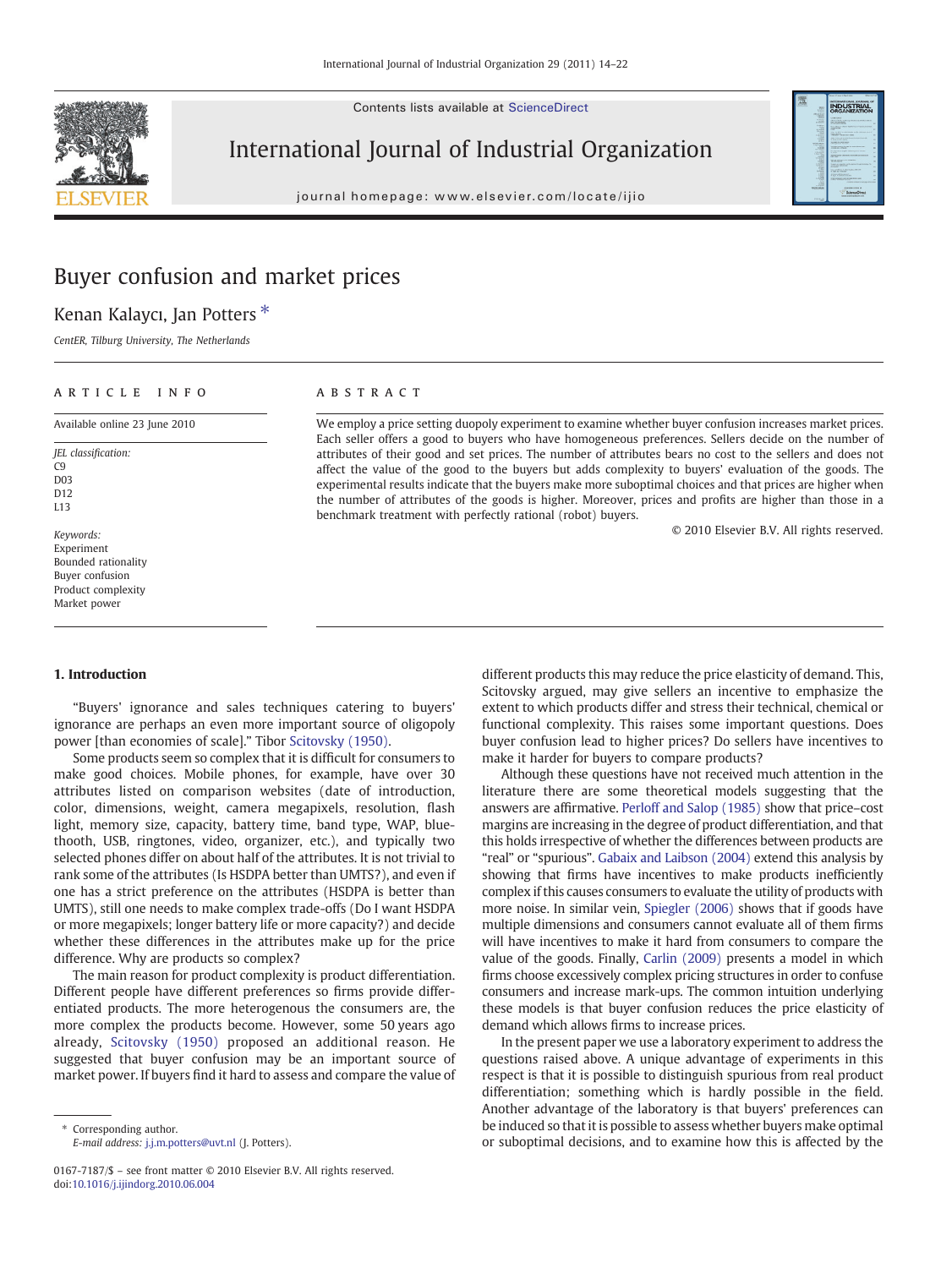decisions of the sellers. What is not possible in the lab – or in the field – is to precisely control or induce the cognitive limitations of the buyers and the rate at which this leads to confusion and decision errors. Theoretical models make very specific parametric assumptions here.<sup>1</sup> To implement such assumptions would only be possible by using simulated buyers. A key feature of our experiment, however, is that we use human subjects as buyers who are, at least potentially, prone to "real" cognitive limitations. We are interested to see whether sellers anticipate and exploit these cognitive limitations.

We set up a price setting duopoly experiment in which each seller offers a good to two identical buyers. The two goods differ in quality. The sellers first decide on the number of attributes of their goods and then set prices. The number of attributes can be costlessly varied by the sellers and does not affect the quality or utility of the good to buyers. Choosing a higher number of attributes, however, makes it more difficult for the buyers to assess the quality of the good. The experimental results indicate that buyers make more suboptimal choices when the number of attributes chosen by the sellers is higher. Most importantly, sellers' prices are increasing in the number of attributes. Moreover, prices and profits are higher than those in a benchmark treatment with perfectly rational (robot) buyers. These results provide strong support for [Scitovsky's \(1950\)](#page-8-0) argument that buyer confusion leads to higher prices. Apparently, the intuition behind this argument is so strong that even inexperienced student subjects in their role of sellers adhere to it.

From several markets there is evidence that consumers are not always well informed about price and quality differences of products and do not always make optimal decisions. [Hall \(1997\)](#page-8-0) reports that only 3% of desktop printer buyers claim that they know the costs of printing per page. Afield experiment by [Bertrand et al., \(2010\)](#page-8-0), finds that bank clients who responded to offers for a short-term loan, were not just responsive to the interest rate but also to "irrelevant" marketing features such as the inclusion of a woman's photo on the offer letter and the number of different loan types mentioned. [Wilson and Waddams Price \(2007\)](#page-8-0) report that in the UK electricity market consumers who switch between suppliers appropriated only a quarter to a half of the maximum gains available while 20–30% of the consumers actually reduced their surplus as a result of switching. [Frank and Newhouse \(2008\)](#page-8-0) conclude that the complexity of the Medicare Part D prescription drug support plan in the U.S. has caused many beneficiaries to choose suboptimal insurance schemes. There is also evidence that consumers are susceptible to exploitation by firms. For example, [Chetty et al \(2009\)](#page-8-0) find that consumers under-react to taxes that are not salient, i.e. when the advertised price is not inclusive of taxes. Hossain and Morgan (2006) and [Brown et al., \(2010\)](#page-8-0) show that buyers underestimate the shipping costs on eBay auctions. [Choi et al. \(2010\)](#page-8-0) show that investors fail to minimize on mutual fund fees (for a recent review, see [DellaVigna, 2009\)](#page-8-0).

There is also substantial experimental evidence showing that making good decisions is difficult when the choice problem is complex. Decision makers often resort to relatively simple choice heuristics in those cases [\(Besedes et al., 2009; Payne, Bettman,](#page-8-0) [Johnson, 1993\)](#page-8-0). These studies, however, do not examine how buyers' cognitive limitations affect the marketing strategies and prices of sellers, which is the focus of the present paper. The experimental paper closest to our paper is [Sitzia and Zizzo \(2009\).](#page-8-0) They conduct a posted-offer market experiment with a monopolist offering either simple or complex lotteries. They results show that the quantity demanded is higher for complex products, suggesting potential consumer exploitability. They find no evidence for the influence of complexity on prices. In the experiment of [Sitzia and Zizzo \(2009\)](#page-8-0) however, there is no competition.

There are also other theoretical models of obfuscation not based on bounded rationality (e.g., [Ellison and Wolitzky, 2009; Wilson, 2010](#page-8-0)). It may be possible to interpret the "search costs" in these models as the "decision making costs". However, we believe such an approach has certain problems. In search models fully rational buyers decide whether to search or not taking the benefits and costs of search into account. The counterpart of this in a bounded rationality framework would be that buyers decide whether to evaluate a certain product by taking into account the cost of making such evaluation. However, this would require the assumption that the boundedly rational buyers are fully rational in assessing whether to evaluate a good or not, which is somewhat problematic (see [Wilson, 2010,](#page-8-0) for additional arguments).

The remainder of the paper is organized as follows. In the next section we present a simple model illustrating [Scitovsky's \(1950\)](#page-8-0) intuition for the environment we use in our experiment. Our experiment uses vertically differentiated products which differs from the symmetric models mentioned above ([Carlin, 2009; Gabaix](#page-8-0) [and Laibson, 2004; Spiegler, 2006](#page-8-0)). The main reason is that in the experiment we allow for learning by means of repetition and information feedback. This might be problematic in case products have the same quality. After some repetitions, the buyers might find out that it does not really matter what they buy since all goods essentially have the same quality. In [Section 3](#page-2-0) we outline the design of the experiment. [Section 4](#page-3-0) presents the results and, finally, [Section 5](#page-7-0) concludes.

#### 2. The model

In this section we develop a duopoly model with vertically differentiated products and boundedly rational buyers with homogenous preferences. The basic setup of our model follows the one-sided information version of [Anderson and Renault \(2009\)](#page-8-0). Heterogeneity in consumer preferences with respect to products in their model is replaced in our model with heterogeneity in decision accuracy. The main difference is that we allow the sellers to influence the degree of buyer's decision errors by manipulating product complexity (much in line with [Gabaix and Laibson, 2004\)](#page-8-0).

The model consists of three decision stages. In the first stage the two sellers simultaneously decide on the complexity of their goods, conditional on the exogenous quality levels. In the second stage they simultaneously set their prices. Finally, the buyers make their purchasing decisions.

Using backward induction, we first determine the demand schedule of the buyers for given complexity, price and quality levels. Using this demand schedule we generate the expected profit functions of the sellers and solve for the optimal pricing strategies. Lastly, we find the equilibrium product complexity levels for each seller given the pricing strategies.

#### 2.1. Demand and profit functions

The buyers have homogenous preferences and purchase one unit of good from either Seller 1 or Seller 2, with corresponding utilities:

$$
u_i = v_i - p_i, \quad i = 1, 2 \tag{1}
$$

where  $v_i$  and  $p_i$  are the quality and the price of seller *i*, respectively. For simplicity we normalize the demand to unit demand and consider a representative buyer.

Define  $Q=v_1-v_2$  as the quality advantage and  $\Delta=u_1-u_2=Q$  $p_1+p_2$  as the net value advantage of Seller 1 over Seller 2. Without loss of generality we assume that Seller 1 sells the good with the higher quality, i.e.  $0 \ge 0$ .

The behavioral element in our model is the vulnerability of the buyer to making decision errors. We assume that the buyer perceives

<sup>1</sup> For example, [Gabaix and Laibson \(2004\)](#page-8-0) assume that consumers perceive the utility of each good with a random error which is drawn from the same distribution for all goods. [Spiegler \(2006\)](#page-8-0) assumes that consumers evaluate multi-dimensional goods on the basis of a random selection of one dimension only.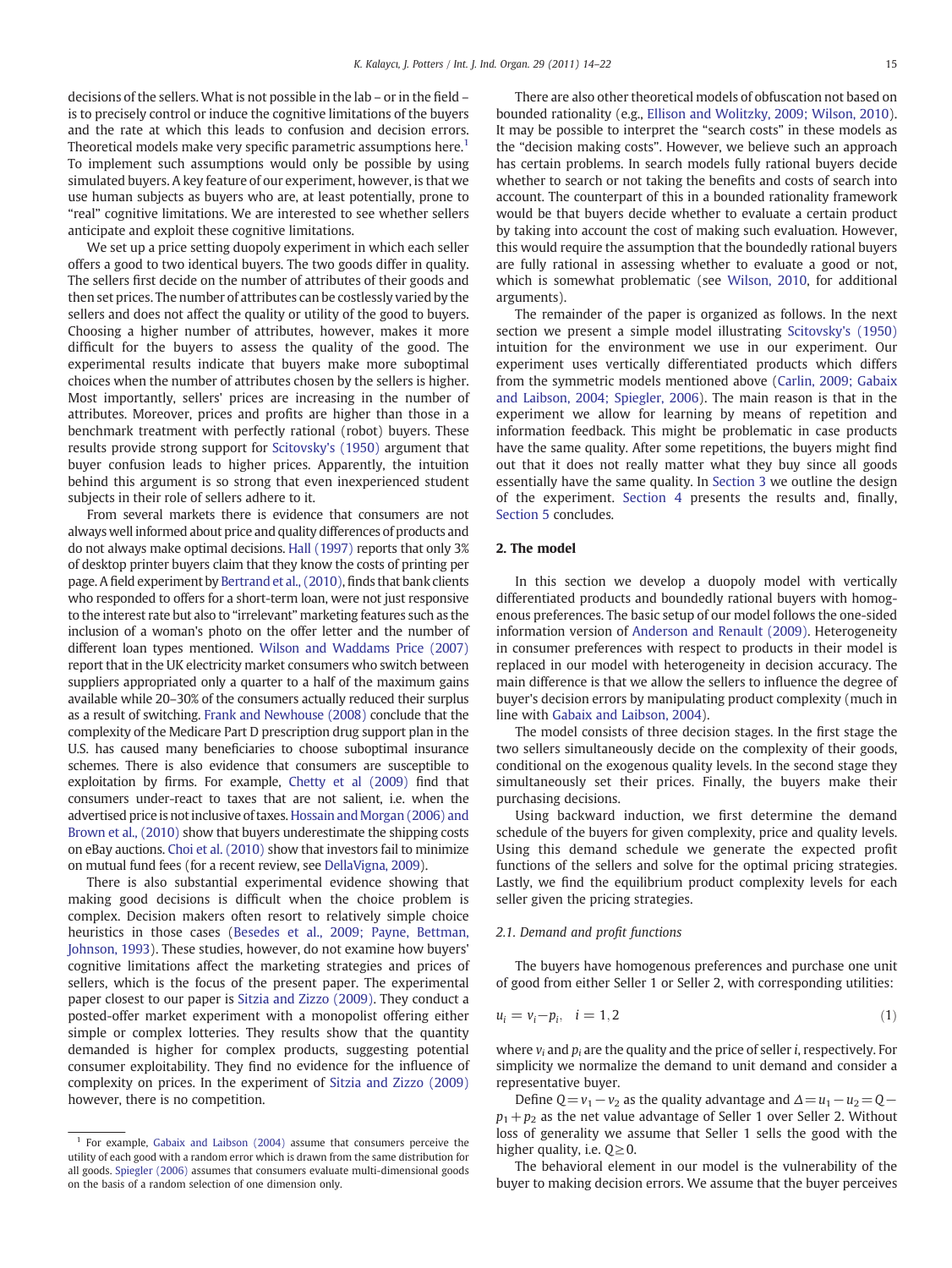<span id="page-2-0"></span>the difference between the utilities  $u_1$  and  $u_2$  only with some noise ε. This noise is a random variable with support  $[-b, b]$ , density function  $f(x)$  and distribution  $F(x)$ . The variable *b* is determined by the sellers' product complexity decisions (see below). For simplicity we assume that  $F(x)$  is uniform continuous. The buyer purchases from Seller 1 if  $\Delta + \epsilon > 0$ , and from Seller 2 if  $\Delta + \epsilon < 0$  and is indifferent if  $\Delta + \epsilon = 0$ . The symmetry of f implies  $F(\Delta) = 1 - F(-\Delta)$ . We consider a covered market, that is, the buyer is assumed to buy one unit. Permitting zero purchases adds unnecessary complications to the model, without qualitatively affecting the results.

Expected demand for Seller 1 is equal to the probability that the buyer purchases from Seller 1:  $Prob = (\Delta + \epsilon > 0) = 1 - F(-\Delta) = F(\Delta)$ . Similarly, expected demand for Seller 2 is equal to  $Prob(\Delta + \epsilon < 0) =$  $F(-\Delta)$ . We assume that sellers have no costs. Hence, the expected profits of Seller 1 and Seller 2, respectively, are:

$$
\pi_1(p_1, p_2) = p_1 F(\Delta)
$$
  
\n
$$
\pi_2(p_1, p_2) = p_2 F(-\Delta)
$$
\n(2)

#### 2.2. Equilibrium prices

Sellers set prices to maximize profits, given the exogenous quality levels,  $v_1$  and  $v_2$ , and the noise distribution characterized by b. This yields the following first order conditions for Seller 1 and Seller 2, respectively:

$$
F(\Delta) - p_1 f(\Delta) = 0
$$
  
 
$$
F(-\Delta) + p_2 f(-\Delta) = 0
$$
 (3)

The equilibrium prices and profits that follow from these first order conditions, taking into account non-negativity constraints, are summarized in the following proposition:

**Proposition 1.** If  $b \leq \frac{Q}{3}$ , equilibrium prices are  $p_1^* = Q - b$  and  $p_2^* = 0$ , implying that Seller 1 gets the whole demand and makes profits  $\pi_1^* = Q - b$  and Seller 2 makes zero profits  $\pi_2^* = 0$ . If  $b > \frac{Q}{3}$ , equilibrium prices are  $p_1^* = \frac{Q}{3} + b$  and  $p_2^* = \frac{Q}{3} + b$ . Both sellers make positive profits with  $\pi_1^* = \frac{1}{2b} \left(b + \frac{Q}{3}\right)^2$  and  $\pi_2^* = \frac{1}{2b} \left(b - \frac{Q}{3}\right)^2$ .

#### **Proof.** See [Appendix A.](#page-7-0) □

Note first that if  $b=0$  we get the standard (Bertrand) equilibrium prices, where Seller 1 charges a price equal to the quality difference Q. As long as the noise is small relative to the quality difference  $(b \leq Q/3)$ , Seller 1 reduces her price with an increase in noise in order to ascertain that the boundedly rational buyer always buys from her.

The scenario is different when the noise can be large relative to the quality advantage. In this case capturing the whole market with certainty is no longer the most profitable strategy for Seller 1. She can enjoy higher profits when sharing the market with Seller 2 and cashing in on the positive effect of the noise on prices. In this case, also Seller 2 has positive expected demand since the maximum level of noise is larger than the utility difference, i.e.  $b > \Delta =$  $Q-\left(p_1^* - p_2^*\right) = \frac{Q}{3}$ . Importantly, in this regime the prices of both sellers are increasing in the buyer's rate of confusion (characterized by b).

#### 2.3. Equilibrium complexity

An important aspect of our model is that the sellers can affect the noise experienced by the buyer when evaluating the sellers' offers. We assume that seller *i* chooses  $b_i$ , and that  $b = b_1 + b_2$ . Recall that buyer noise  $(\varepsilon)$  is a random variable following a uniform distribution with support  $[-b,b]$ . Together the sellers determine the support and hence the variance of the noise distribution (as in [Gabaix and Laibson,](#page-8-0) [2004](#page-8-0)). There can be various interpretations for  $b_i$  such as the complexity of the price schedule ([Carlin, 2009\)](#page-8-0), spurious product differentiation ([Perloff and Salop, 1985](#page-8-0)), or product complexity [\(Gabaix and Laibson, 2004](#page-8-0)). Our experimental implementation is closest to the latter interpretation.

Anticipating the equilibrium prices that arise in the second stage, sellers determine their product complexity  $b_i \in \, ]0,\overline{b}]$  where  $b = b_1 + b_2$  in order to maximize their expected profits  $\pi_i(p_1^*(b))$ ,  $p_2^*(b)) = \pi_i(p_1^*(b_1+b_2), p_2^*(b_1+b_2)).$ 

**Proposition 2.** Seller 2 chooses maximum complexity  $b_2^* = \overline{b}$ . Seller 1's choice of complexity depends on the value of Q relative to b. If  $\overline{b} \leq \frac{Q}{\mu}$ , Seller 1 chooses  $b_1^* = \overline{b}$ (where  $\mu = \frac{12}{2 + \sqrt{2}} > 3$ ).

#### **Proof.** See [Appendix A.](#page-7-0)  $□$

Choosing maximum complexity is a (weakly) dominant strategy for Seller 2. Without buyer noise Seller 2 will have zero expected demand and whenever he has positive expected demand his profits are positively related to the noise variance (see the second regime in Proposition [1](#page-7-0)). The decision problem for Seller 1 is more intricate. If the maximum level of noise that Seller 2 can generate unilaterally is small relative to the quality difference  $(\overline{b} < Q/\mu)$ , Seller 1 prefers not to add to the noise ( $b_1^* = 0$ ). In this case the noise distribution  $\left(b=b_1^*+b_2^*=\overline{b}\right)$  ensures that the pricing stage of the game will be in the first regime of Proposition [1](#page-7-0) (since  $\bar{b}$ <Q /  $\mu$ <Q / 3) where Seller 1 captures the whole market. However, if the level of noise that Seller 2 can bestow on the buyer is sufficiently large  $\left(b_2^*=\overline{b} > \overline{\overline{Q}} \; / \; \mu \right)$ , it is in Seller 1's interest to choose the maximum level of noise as well  $(b_1^* = \overline{b})$ . In this case the noise distribution  $(b = b_1^* + b_2^* = 2\overline{b})$ ensures that the pricing stage of the game will be in the second regime of Proposition [1](#page-7-0) (since  $2\overline{b} > 2Q / \mu > Q / 3$ ) where both sellers' prices (and profits) are increasing in the noise variance (characterized by b).

#### 2.4. Hypotheses

Summarizing, the model suggests that when the goods are vertically differentiated, not only the low quality seller, but also the high quality seller may have an incentive to increase buyer confusion and raise price in response. This will be the case in particular if the level of noise the low quality seller can generate is sufficient to prevent the high quality seller from capturing the whole market. If, however, the maximum level of noise the low quality seller can create is low relative to the quality difference then the high quality seller will have a weaker incentive to obfuscate than the low quality seller. What is a relatively low or high level of noise depends on the rate at which buyers make suboptimal decisions. Since in the experiment we use human buyers who, at least potentially, make errors due to cognitive limitations, this is something we cannot control precisely. Therefore, our experiment should not be seen as a strict test of the model's predictions in the sense that we implement all the parametric assumptions of the model. Still the model provides a theoretical foundation and guide for the empirical relationships we will examine.

#### 3. Experiment

The main challenge for the experimental design is to allow for buyer mistakes, where the rate of mistakes can be influenced by the sellers. We do this by providing the buyers with a decision problem which is relatively straightforward in itself (comparing two values of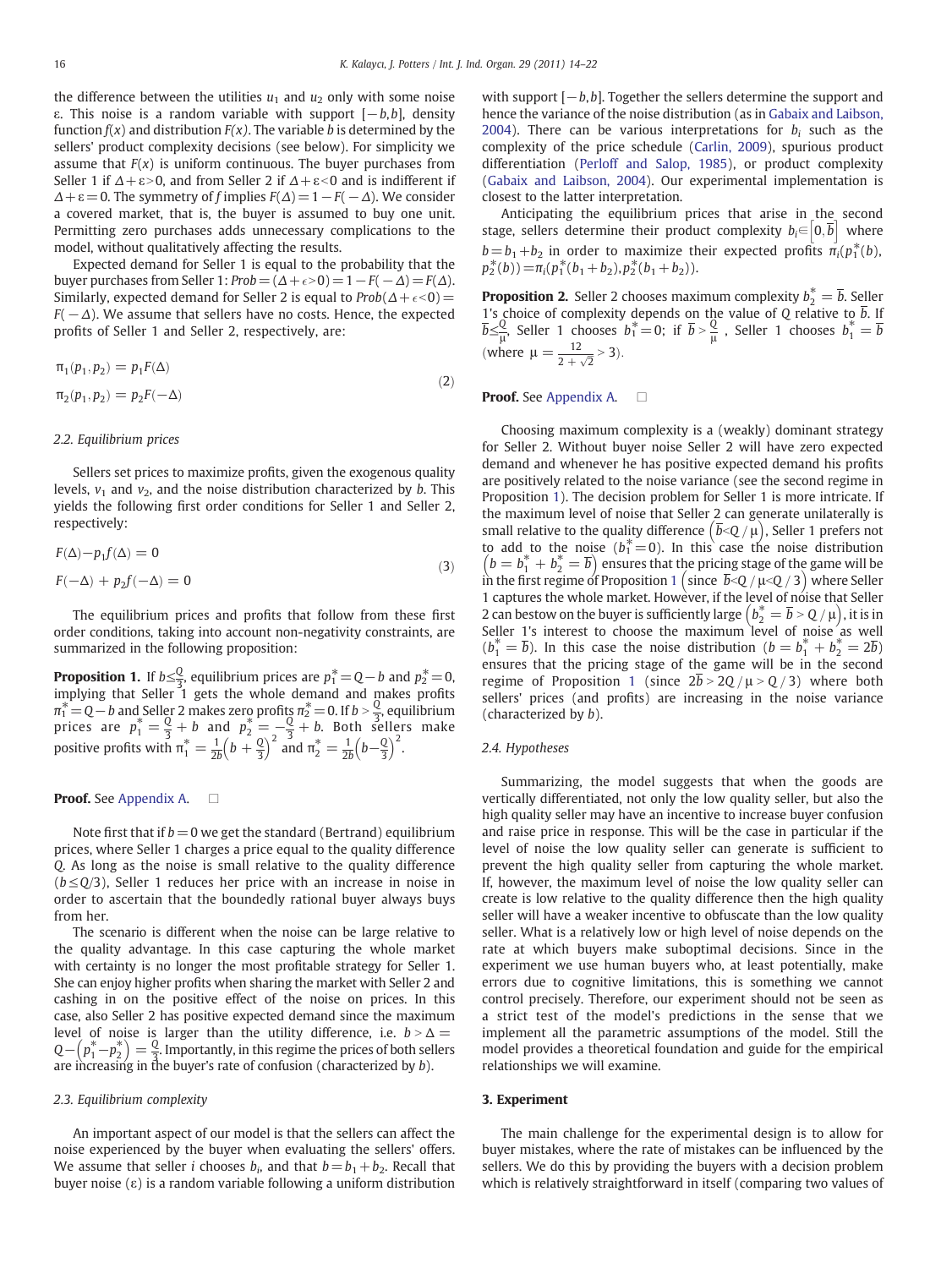<span id="page-3-0"></span>the form  $\sum_{i=1}^{n} i^*q_i-p$ ) but which may be difficult given the time limit we impose. Importantly, the sellers can affect the difficulty of the buyers' decision problem (by choosing the number of elements  $n$  in the summation).

#### 3.1. Design

In the experiment, markets consist of two sellers and two buyers. The time-line of the experiment is the same as in the model above. The sellers learn the qualities of both goods. They simultaneously decide on the number of attributes of their good. The number of attributes does not affect the quality of the goods, but may make it more difficult for the buyer to evaluate the goods. Upon learning the number of attributes of the other seller, each seller simultaneously decides on the price of her good. Finally, each buyer decides whether to buy from Seller 1 or from Seller 2, given the price and (possibly) noisy quality information about the goods.

We explain the details of the experiment starting with the buyer's choice. The buyer can choose to buy one of the goods, or to refrain from buying. Each buyer has the following payoff function for the good she chooses:

$$
Payoff = 5 * q_5 + 4 * q_4 + 3 * q_3 + 2 * q_2 + 1 * q_1 - p
$$

where  $q_i$  is the quality level of the *i*'th attribute and p is the price of the good that is chosen. The information was presented to the buyer on screen as follows:

| Product/Weight   |  |  |          | Price    |
|------------------|--|--|----------|----------|
| Good A<br>Good B |  |  | 36<br>72 | 50<br>45 |

In this example, if the buyer chooses good A she earns a payoff equal to:  $5 * 0 + 4 * 4 + 3 * 4 + 2 * 11 + 1 * 36 - 50 = 16 + 12 + 22 +$ 36−50= 36, whereas if she chooses good B she earns a payoff equal to 73−45= 28. The buyer has 15 seconds to make this choice and this time limit is binding. If the buyer does not make a choice within the time limit, she does not buy a good and earns a payoff of 0. Note that assessing the payoff of good A in this example is more difficult than assessing the payoff of good B. In particular, calculating the payoff is rather trivial if a good has only one attribute; it simply is the difference between the final two columns. The calculation becomes considerably more difficult when the number of attributes increases. As we will explain below, this level of difficulty is a decision variable of the respective sellers.

All the details of the buyer's decision problem are public information. In contrast, the buyers do not know all the details of the sellers' decision problem. They are informed that a seller makes decisions regarding the price and the attributes, and that a seller's payoff depends on the price of and the demand for her good, but buyers are not given information on the determination of the quality levels or the seller's incentives regarding the attributes.

The sellers first decide simultaneously on the number of attributes of their respective goods, given the quality levels of the two goods. The quality of each good is a value randomly, but not uniformly, drawn from the interval [60, 100] at the beginning of each period, where numbers close to 80 are more likely to be drawn. Buyers are not informed how the qualities are determined, only that the sellers make decisions regarding the attributes. The quality draws are i.i.d. across periods. Depending on the number of attributes that a seller chooses, the exogenous quality of the good is randomly allocated over the attributes such that the following is satisfied:

If the number of attributes chosen is 1 then  $q_1 =$ Quality and  $q_2=q_3=q_4=q_5=0$ . If the number of attributes chosen is 2 then the quality is randomly allocated over  $q_1$  and  $q_2$ , such that  $2 \times q_2 +$  $1 * q_1 =$ Quality and  $q_3 = q_4 = q_5 = 0$ . And so on when the number of attributes chosen is 3, 4 or 5. In all cases, the algorithm makes sure that the quality levels of all attributes are integers. In one page of the instructions which was exclusively for the sellers, this procedure was explained to them. Moreover, it contained the following text: "Notice that the number of attributes you choose will not affect the payoff of the buyers since the Quality of your good is unaffected by it. However, the calculation of payoffs may get harder or easier depending on the number of attributes of your good."

After choosing the number of attributes the sellers decide on the price of their good given the quality and the number of attributes of each good. The sellers have zero cost and profits are equal to the price of a good times the number of sales (0, 1 or 2). Note that the number of attributes has no direct impact on sellers' profits.

#### 3.2. Procedure

The experimental sessions were run in CentERLab of Tilburg University. The experiment was programmed and conducted with the software zTree [\(Fischbacher, 2007\)](#page-8-0). There were two treatments: one with markets consisting of 2 human buyers and 2 human sellers (main treatment), and one with 2 robot buyers and 2 human sellers (robot buyer treatment). Each treatment consisted of 2 sessions with 2 independent matching groups, where in each matching group there were 2 markets. In the main treatment the subjects were randomly assigned to the role of buyer or seller at the start of the experiment while in the robot buyer treatment all subjects were assigned to be sellers. The roles remained fixed throughout the experiment. In the robot buyer treatment sellers were informed that buyers' choices were made by the computer and that the buyers would always purchase from the seller with the highest difference between price and quality. Sellers had to choose the number of attributes in the robot buyer treatment just like in the main treatment. They were told that the number of attributes would not affect the computerized buyers' decisions. Markets were run for 30 periods and subjects knew this. Subjects remained in the same matching group throughout the 30 periods, but were randomly reassigned to one of the two markets in a matching group after each period. Subjects were told that all periods are identical except that the participants in a market will be changing from period to period. At the end of each period the participants got a feedback screen, which was different for the buyers and the sellers. The buyers could see the prices of the goods, their own choice and their own payoff. From this information they could deduce the quality of the good they bought, but this was not given explicitly. The sellers could see the price, quality, number of attributes, sales and profits of both sellers in their market. Both the buyers and the sellers also had a history table where they could observe the same feedback information from previous periods. Sellers' or buyers' identities from previous periods were not revealed. In total 48 student subjects participated in the experiment. They were recruited through e-mail lists of students interested in participating in experiments. Each session lasted about 75 minutes and average earnings were  $\epsilon$  13.

At the beginning of the experiment, the participants found their instructions on their tables (See Appendix B for the instructions). The experimenter read the instructions out loud, except for the details of the seller's task. The participants were then given some time to reread the instructions on their own pace. A short quiz was conducted to make sure that everyone understood the instructions. At the end of the experiment, subjects' accumulated earnings were privately paid in cash.

#### 4. Results

In this section we present the results from the experiment. Unless otherwise indicated the statistics and tests are from the main

 $5 * q_5 + 4 * q_4 + 3 * q_3 + 2 * q_2 + 1 * q_1 =$ Quality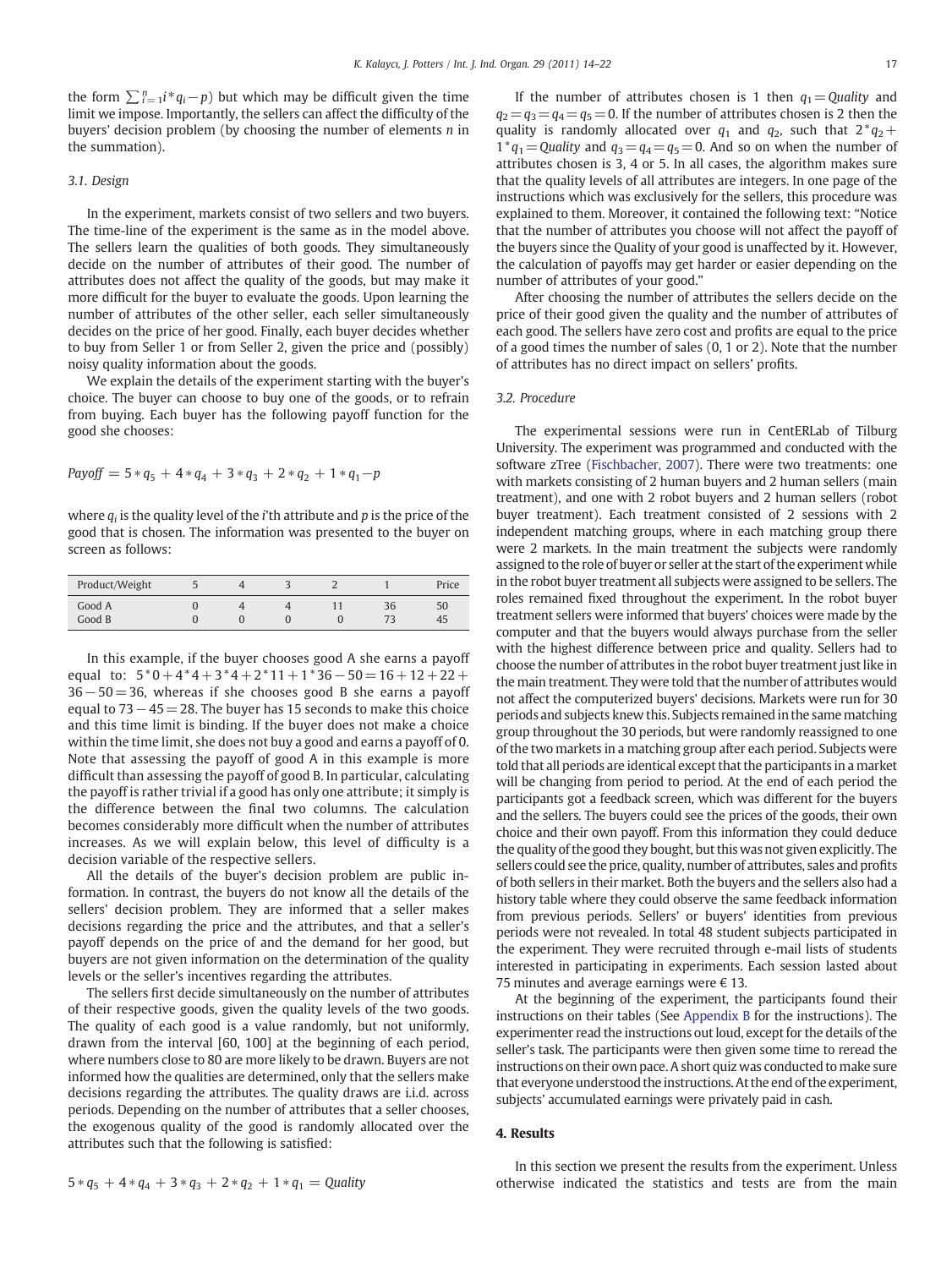<span id="page-4-0"></span>

Fig. 1. Fraction of buyer mistakes.

treatment (with human buyers) and based on data from periods 6 until 30. In presenting the results we will refer to the theoretical model to guide the analysis. But, as noted above, the results should not be seen as a strict test of this model since experiment does not aim to implement all the parametric (behavioral) assumptions of the model.

#### 4.1. Buyer confusion

One of the main goals of our experimental design was to create an environment in which buyers can potentially be induced to make decision errors. This is also an important element of the theoretical model, which assumes that buyer's evaluation of the goods is noisy and that this noise can lead to suboptimal decisions (mistakes). For the analysis we define a mistake as an instance in which a buyer purchases the good with the lower payoff (quality–price) or refrains from buying when a good with a positive payoff is available.<sup>2</sup> Moreover, we interpret the number of attributes of the goods as a source of noise.

Result 1. Buyers make a substantial amount of mistakes and the rate of mistakes is significantly higher when at least one seller chooses the number of attributes to be larger than 1.

Fig. 1 displays how the fraction of buyers that make a mistake develops over the periods of the experiment. On average the buyers make a suboptimal choice in about 30% of the cases. Moreover, after the initial five periods there is only a weak sign of learning. The average payoff foregone due to these errors corresponds to about 6% of the optimal payoff.

Recall that the theoretical model assumes that the sellers' choices of complexity affect the buyers' propensity to make suboptimal choices. In the experiment, the numbers of attributes is hypothesized to affect the difficulty of calculating the payoff of a good. Buyers are expected to make more mistakes when the number of attributes of the goods is higher. Fig. 2a relates the fraction of buyer mistakes to the number of attributes of the two goods, where the vertical axis displays the fraction of buyer mistakes and the horizontal axes represents the different combinations of the numbers of attributes chosen by the two sellers, respectively. It can be seen that the rate of buyer mistakes is lower when both sellers choose the number of attributes to be equal to 1. The relationship between the number of attributes of the two goods and the buyer errors is not monotonically increasing and is more like a step-function. The rate of mistakes increases as soon as the average number of attributes is larger than 1 but it doesn't increase further. A similar pattern can be observed in Fig. 2b which shows the average payoffs that the buyers forego by making mistakes.



Fig. 2. a. Buyer mistakes by number of attributes. b. Foregone payoff and number of attributes. Note: The vertical axis in Fig. 2a displays the proportion of times buyers purchased from the seller with lower payoff (price–quality). The vertical axis in Fig. 2b gives the average foregone payoff by buyers. Horizontal axes give the attributes chosen by the sellers, with Attribute 1 and Attribute 2 being the highest and the lowest, respectively. Combinations of numbers of attributes that occur less than 10 times are omitted.

A logit regression with a binary variable indicating whether a buyer made a mistake or not as the dependent variable supports this conclusion (see [Table 1\)](#page-5-0). Column 1 indicates that the variable Average number of attributes has a positive but an insignificant effect on the probability that the buyer makes a mistake. The second column shows that the dummy variable Obfuscated indicating whether (1) or not (0) at least one seller chooses a number of attributes larger than 1, has a significantly positive coefficient. The marginal effect indicates that being obfuscated increases the probability of making a mistake by 35.1%. Moreover, the regression results indicate that buyers are less likely to make errors the larger is the payoff difference between the two goods, which is in line with the theoretical model. In the third column we add the variable Attribute difference, which is the difference between the number of attributes of the seller with the good that offers a higher payoff and the seller that offers the lower payoff. This variable has a positive coefficient, indicating that the buyer is less likely to buy the better good if this is relatively more

 $2$  It would also be a mistake to buy a good with a negative payoff, but this never happened.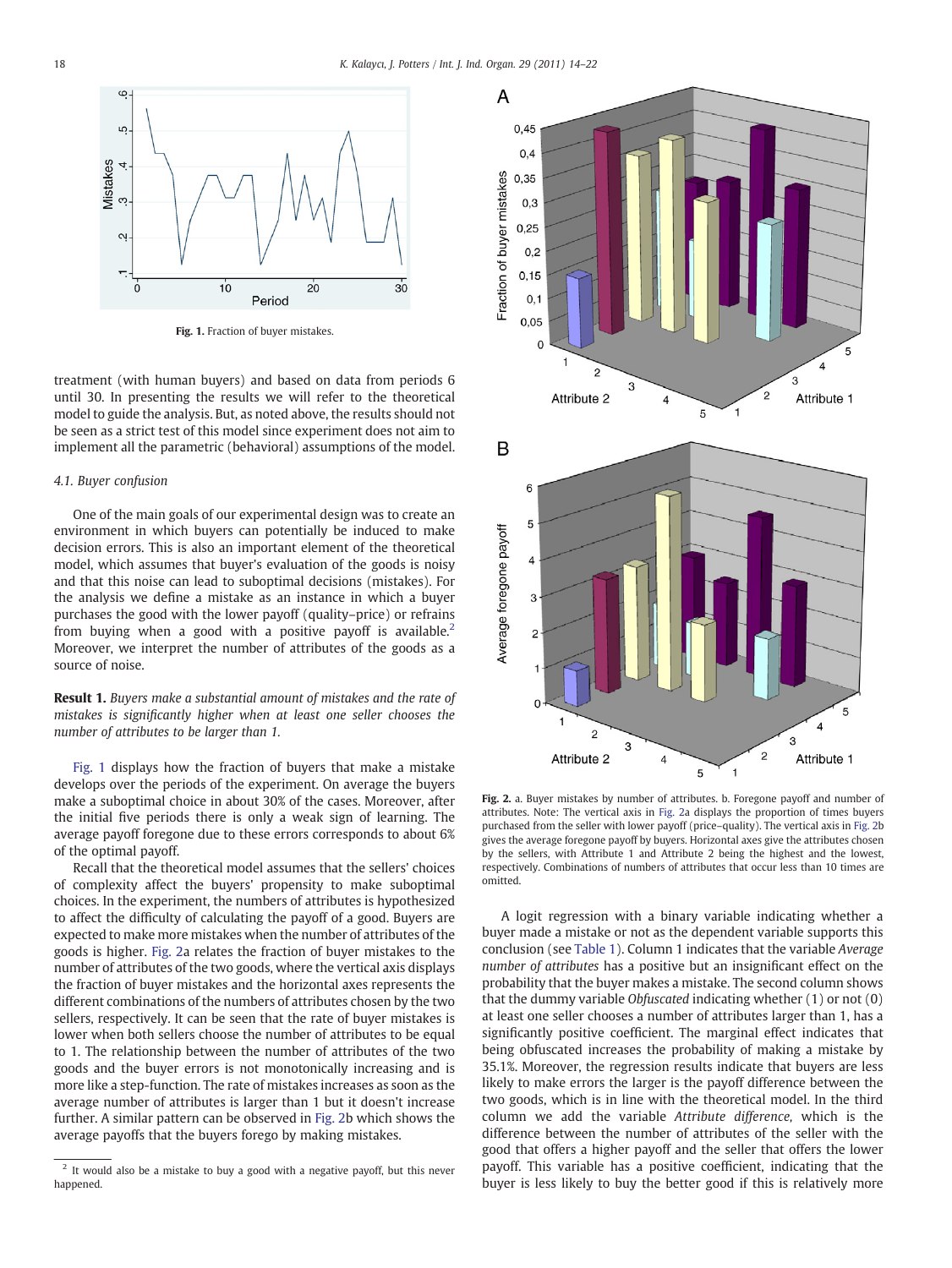<span id="page-5-0"></span>Table 1

Buyer mistakes.

|                              | Model 1                                 | Model 2                       | Model 3                                 |
|------------------------------|-----------------------------------------|-------------------------------|-----------------------------------------|
| Period                       | $-.014(.011)$<br>[.003]                 | $-.005(.016)$<br>[.001]       | $-.010(.014)$<br>[.002]                 |
| Net payoff difference        | $-.052(.029)$ <sup>*</sup><br>$[-.012]$ | $-.056(.026)$ **<br>$[-.012]$ | $-.052(.023)$ **<br>$[-.012]$           |
| Average number of attributes | .078(.141)<br>[.018]                    |                               |                                         |
| Obfuscated                   |                                         | $1.47$ $(.207)$ **<br>[.351]  | $1.47$ $(.236)$ <sup>**</sup><br>[.351] |
| Attribute difference         |                                         |                               | $0.140$ $(.073)^*$<br>[.032]            |
| # observations               | 386                                     | 386                           | 386                                     |

Notes: Logit model with subject fixed effects and standard errors clustered at the independent group level. The independent variable is Buyer mistake and takes the value 1 (0) if a buyer purchased from the seller with the lower payoff (quality–price) or refrained from buying; Net payoff difference is the payoff difference (quality–price) between the two sellers; Obfuscated takes the value 1 (0) if at least one of the sellers chose more than one attribute; Attribute difference is the difference between the number of attributes of the seller offering the higher payoff and the seller offering the lower payoff. \* indicates statistical significance at %10, \*\* indicates statistical significance at %5; standard errors in parentheses; marginal effects in brackets. Period  $>$  5; observations with Net payoff difference equal to 0 are omitted.

complex. Though significant, the marginal effect of this variable is rather small. If the better seller chooses one more attribute the probability of making a mistake increases by 3.2%.

#### 4.2. Sellers' choice of the number of attributes

In the experiment the sellers have to choose the number of attributes for their goods, which according to Result 1 is positively affecting the buyers' propensity to make errors. Fig. 3 displays the time pattern for the average number of attributes chosen by sellers over the periods of the experiment. The mean for the average number of attributes is 2.6 (with a standard deviation of 1.05), and there is a slight downward trend over time.

Allowing for asymmetries in sellers' quality enables us to examine possibly different behavior for high and low quality sellers. The theoretical model suggests that the low and high quality seller will have the same incentives to obfuscate the buyers if the rate of noise that can be generated is so large that it is impossible for the high quality seller to secure the whole demand. If the latter condition holds, we are in the second regime with respect to Proposition [2.](#page-8-0) Experimental Result 1 indicates that if one seller chooses to obfuscate (i.e., choose a number of attributes larger than 1) this has a significant impact on the buyers' probability to make a mistake and choose the good with the lower payoff. It turns out that this holds even when the payoff (quality–price) difference between the two goods is relatively



Fig. 3. Average number of attributes over periods.

#### Table 2

|                                                 | Obfuscate                                |                                                    | Number of attributes                     |                                                    |
|-------------------------------------------------|------------------------------------------|----------------------------------------------------|------------------------------------------|----------------------------------------------------|
|                                                 | Model 1                                  | Model 2                                            | Model 1                                  | Model 2                                            |
| Period                                          | $-.102(.030)$ <sup>**</sup><br>$[-.001]$ | $-.102(.033)$ <sup>**</sup><br>$[-.010]$           | $-.038(.014)$ <sup>**</sup><br>$[-.014]$ | $-.039(.015)$ **<br>$[-.014]$                      |
| High quality<br>seller<br>Quality<br>difference | $-.618(.333)^*$<br>$[-.059]$             | $-.221(.582)$<br>$[-.022]$<br>.005(.030)<br>[.001] | $-.324(.182)^*$<br>$[-.119]$             | $-.070(.174)$<br>$[-.026]$<br>.014(.014)<br>[.005] |
| High q. seller<br>$*$ O. diff.<br>$#$ of Obs.   | 375                                      | $-.034(.064)$<br>$[-.003]$<br>375                  | 400                                      | $-.022(.026)$<br>$[-.008]$<br>400                  |

Notes: First two regression are logit models with subject fixed effects; last two regressions are ordered probits. Standard errors are clustered at the independent group level. Obfuscate is equal to 0 (1) when a seller chooses the number of attributes equal to 1 (larger than 1), one seller who always chose  $Obfuscate = 1$  is dropped from the first two regressions; High quality seller is equal to 1 (0) when the seller's quality is strictly larger (smaller) than the other seller; Quality difference is the absolute value of the quality difference between the two sellers. Standard errors are clustered at the independent group level. \* indicates statistical significance at %10, \*\* indicates statistical significance at %5. standard errors in parentheses; marginal effects, in brackets, relate to the probability that Obfuscate is 1 and the Number of attributes > 2, respectively. Period > 5.

large. For example, if we restrict the regression of Table 1 to include only the cases in which the payoff differences is among the highest quartile (25%) of the distribution, then still the variable Obfuscated has a significantly positive coefficient. So, even when the payoff difference between the goods is large, the buyer is still affected by the noise generated by the sellers' choice of attributes.<sup>3</sup> This suggest that in terms of the theoretical model we are predominantly in the second regime of Proposition [2](#page-8-0) in which both sellers have an incentive to obfuscate. This is partially supported by our second result.

# Result 2. The high quality seller obfuscates somewhat less than the low quality seller, but this is not related to the size of the quality difference.

The first two columns of Table 2 display a logit regression with the seller's choice of the number of attributes being larger than 1 (Obfuscate) as the dependent variable. In the first column, the explanatory variables are the period number and a dummy for being the high quality seller in that period. The variable High quality seller has a negative coefficient which is statistically significant at 10% level. This suggests that high quality seller is less likely to obfuscate than the low quality seller. The marginal effect indicates that being the high quality seller reduces the probability to obfuscate by 5.9%, which is not a big effect given that the overall rate of obfuscation is 65%. The regression in the second column adds the variable Quality difference, which is the absolute value of the quality difference between the two sellers, as well as an interaction term between High quality seller and Quality difference. In this regression the coefficient for the interaction term (High q. seller \* Large q. diff.) has a negative sign, but it is not statistically significant. The last two columns displays the results of ordered probit regressions with the Number of attributes, as the dependent variable. The results are qualitatively similar to the first two regressions. Being the high quality seller has a negative effect on the number of attributes of a seller, while this effect is not related to the quality difference between the sellers.

The results presented in this section show that the sellers often choose the number of attributes to be larger than 1, thereby making it more difficult for the buyers to assess and compare the quality and payoffs of the goods. We observe that the high quality seller uses a somewhat lower rate of obfuscation than the low quality seller.

 $3$  The same conclusion holds if we focus on the quality difference rather than payoff difference.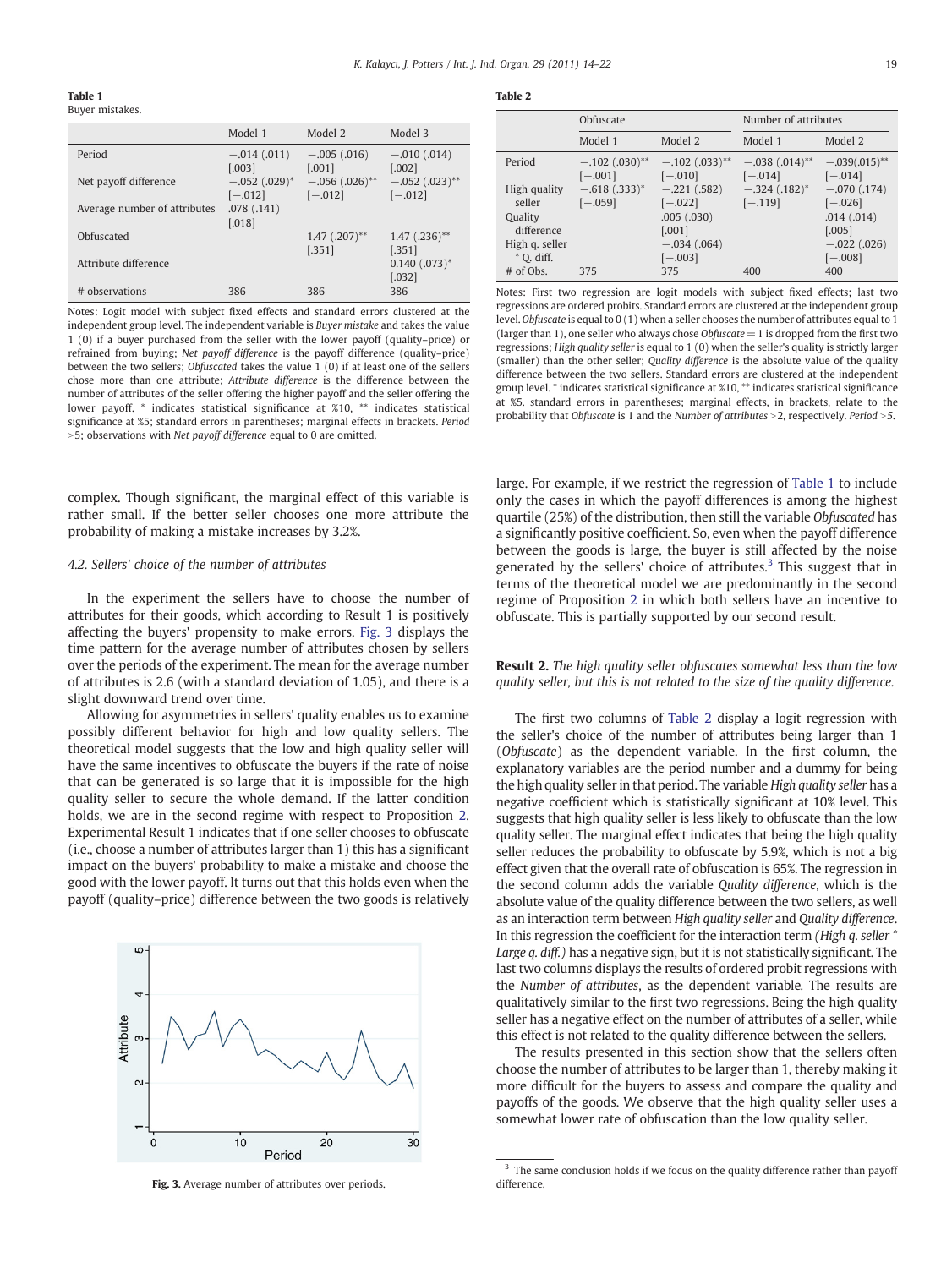<span id="page-6-0"></span>Table 3 Sellers' prices.

|                                 | Price offer                 |                               | Transaction price           |                            |
|---------------------------------|-----------------------------|-------------------------------|-----------------------------|----------------------------|
|                                 | Model 1                     | Model 2                       | Model 1                     | Model 2                    |
| Constant                        | $25.9(8.02)$ **             | $26.2(8.56)$ **               | $19.8$ ( $8.00$ )**         | $18.5(8.08)$ **            |
| Period                          | $-0.87$ (.30) <sup>*</sup>  | $-0.89$ (.34) <sup>*</sup>    | $-0.80$ (.23) <sup>**</sup> | $-0.81$ (.26) <sup>*</sup> |
| Own quality                     | $0.36$ $(.07)$ **           | $0.36$ $(.07)$ **             | $0.42$ $(.06)$ **           | $0.42$ (.05) <sup>**</sup> |
| Other's quality                 | $-0.11$ (.03) <sup>**</sup> | $-0.11$ $(.02)$ <sup>**</sup> | $-0.12$ (.05) <sup>*</sup>  | $-0.12$ (.05) <sup>*</sup> |
| Average number<br>of attributes | $1.88$ $(.43)$ **           | $1.62$ $(.60)^*$              |                             |                            |
| Obfuscated                      |                             | 5.78 (4.70)                   |                             | 6.60(3.01)                 |
| # Observations                  | 399                         | 399                           | 283                         | 283                        |

Notes: Linear instrumental variables regression with subject fixed effects; standard errors clustered at the independent group level. Average number of attributes is instrumented by the number of attributes chosen of the other seller; Obfuscated takes the value 1 if at least one of the sellers chose a number of attributes  $>1$  and 0 if both sellers chose attribute = 1; Obfuscated is instrumented by obfuscation decision  $(0-1)$ by the other seller; \* indicates statistical significance at %10, \*\* indicates statistical significance at 5%. Standard errors in parentheses. Period >5; one outlier Price offer of 120 excluded.

#### 4.3. Sellers' prices

In this section we examine whether prices respond to the number of attributes chosen, which we believe is the most interesting question. After all, the issue is not so much how buyers actually are affected by the number of attributes, but whether and how sellers take them into account when setting their prices.

# Result 3. Sellers' price offers and transaction prices increase with the average number of attributes of the goods offered in that market.

Table 3 presents the results from regressions of the sellers' price on the quality and the number of attributes in the market. In the first two columns the dependent variable is the posted price while in the last two columns the dependent variable is the transaction price. Transaction price is the posted price of a seller if she made at least one sale in that period. First note that in all four regressions, and in line with the theoretical model, the variable Own quality has a positive and statistically significant effect on price, whereas the quality level of the other seller ( Other's quality) has a significant negative effect. Also, in all regressions in [Table 2](#page-5-0) we observe a negative time trend in prices which is often observed in posted offer market experiments with random matching ([Bruttel, 2009](#page-8-0)).<sup>4</sup>

To examine the impact of the attributes on prices we use two alternative specifications. One employs the Average number of attributes across the two sellers; the other employs a dummy variable Obfuscated which is a dummy variable taking the value of 1 when at least one of the two sellers chooses the number of attributes to be larger than 1.<sup>5</sup> This is motivated by the result from [Section 4.1](#page-4-0), which shows that the rate of buyer mistakes is mainly affected by this variable. As can be seen from the regressions in column 1 and 3, Average number of attributes has a significantly positive impact on the price set by a seller as well as on the transaction price. Albeit positive, the coefficient for the variable Obfuscated is not statistically significant in either regression.

Proposition [1](#page-7-0) indicates that in case the quality difference between the two sellers is large relative to the noise  $(b<0/3)$ , the price of the high quality seller (Seller 1) is decreasing in the level of noise  $(p_1^* = Q - b)$ , whereas the price of the low quality seller (Seller 2) is unaffected by the level of noise ( $p_2^* = 0$ ). If this regime is relevant in some periods of the experiment, the effect of the level of noise on prices may be smaller for the high quality seller than for the low quality seller, and this should then in particular be the case in periods in which the quality difference (Q) is large. We find little evidence for this in the data, however. In Table 4 we add an interaction effect between the number of attributes and being the high quality seller to Model 1 of Table 3. This interaction effect is negative but statistically insignificant. Also if we allow the interaction effect to vary with the quality difference between the two sellers the coefficient is negative and insignificant. This suggests that the second regime ( $b \geq Q/3$ ) in Proposition [1,](#page-7-0) in which both sellers' prices are affected by the number of attributes in the same way, is the most relevant one.

#### 4.4. Sellers' prices by buyer type

The results presented so far show that sellers' prices are positively affected by the number of attributes. The interpretation guided by the model is that prices increase when buyers are more confused, and that sellers use the number of attributes to encourage this confusion. However, two alternative interpretations cannot be ruled out. It could be that choosing a higher number of attributes distracted the sellers from choosing the right price, or that sellers used the number of attributes as a collusive device to coordinate on higher prices. To rule out these alternative explanations we ran a control treatment with the same design but one major difference. Instead of letting human buyers make purchases we let the computer purchase the goods from the seller that gives the highest payoff (quality minus price), irrespective of the number of attributes. In this treatment with robot buyers, sellers might still be distracted by the number of attributes or use it as a collusive device, just as in the treatment with human buyers, but we can rule out that prices are affected by buyer confusion. Therefore, this treatment allows for a clean comparison of prices in markets with boundedly rational buyers and prices in markets with perfectly rational buyers.

Result 4. Transaction prices are significantly higher with human buyers than with robot buyers. Moreover, in the treatment with robot buyers, prices are not affected by the number of attributes.

[Fig. 4](#page-7-0) displays the development of average transaction prices over time for the treatments with human and robot buyers. Throughout

| Table 4 |                  |
|---------|------------------|
|         | Sellers' prices. |

|                                                                     | Price offer       | Price offer       |
|---------------------------------------------------------------------|-------------------|-------------------|
| Constant                                                            | $25.7(8.12)$ **   | $26.7(8.31)$ **   |
| Period                                                              | $-0.86(0.30)^{*}$ | $-0.87(0.29)$ *   |
| Own quality                                                         | $0.39(0.07)$ **   | $0.31(0.10)$ **   |
| Other's quality                                                     | $-0.14(0.04)$ **  | $-0.06(0.02)^{*}$ |
| Average number of attributes                                        | $2.01(0.56)$ **   | $1.59(0.56)^*$    |
| High quality seller $\times$ Av.# attr.                             | $-0.44(0.27)$     |                   |
| High quality seller $\times$ Av.# attr. $\times$ Quality difference |                   | 0.04(0.02)        |
| # Observations                                                      | 399               | 399               |

Notes: Linear instrumental variables regression with subject fixed effects, standard errors clustered at the independent group level. Average number of attributes is instrumented by the number of attributes chosen by the other seller; High quality seller takes the value of 1 (0) when the seller has a strictly larger (weakly smaller) quality than the other seller; Quality Difference is the absolute value of the quality difference between the two sellers. \* indicates statistical significance at 10%, \*\* indicates statistical significance at 5%. Standard errors in parentheses. Period>5; one outlier Price offer of 120 excluded.

<sup>4</sup> It may be argued that including the period control in the regressions in Table 3 prevents us from examining the effects of the other variables when subjects get more experienced. To check for this we have re-estimated the models in Table 3 omitting the period control. It turns out that the estimated coefficients do hardly change. We have also estimated all models using only the last half of the periods. Again results do not change; although for some coefficients significance levels are affected.

<sup>&</sup>lt;sup>5</sup> As a referee pointed out, there may be an endogeneity problem here, in particular if a seller decides about attributes and price simultaneously. Therefore, we use the number of attributes of the other seller as an instrument for the Average number of attributes and the 0–1 obfuscation decision of the other seller as an instrument for Obfuscated.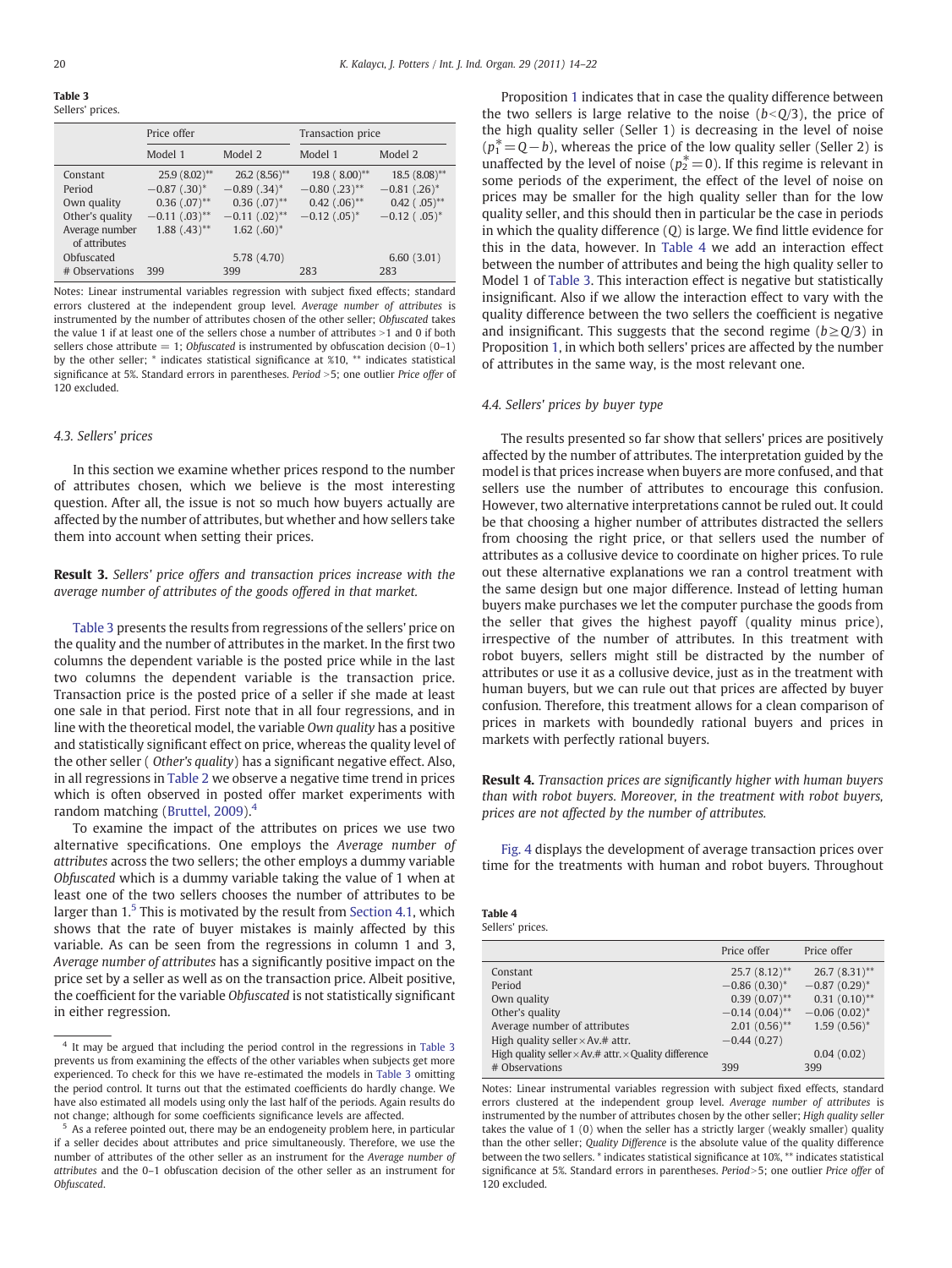<span id="page-7-0"></span>

Fig. 4. Average transaction price by buyer type.

the experiment average transaction prices are higher when the buyers are human subjects who occasionally make decision errors than when buyers are simulated by the computer to choose the optimal good. On average the sellers that interact with human buyers earn 12 points more in each period (3.69 euros throughout the experiment) than the sellers that interact with the robot buyers. The difference is statistically significant with a Mann-Whitney U test using the bygroup means of the 8 independent matching groups as observations  $(p = 0.02)$ .

In the main experiment with human buyers we observe a positive impact of the average number of attributes on transaction prices (Result 3). To rule out that this impact is due to other reasons than buyer confusion, we examine whether the average number of attributes affects prices differently in the human treatment than in the robot treatment. We pool the data of the two treatments and run the same regression as we did in [Table 3](#page-6-0) but adding a treatment dummy for human buyers as well as an interaction between this treatment dummy and the average number of attributes. The results are presented in Table 5 for both price offers and for transaction prices. It turns out that Human buyers and Average number of attributes are not significant, but that the interaction between the two is. This indicates that the average number of attributes affects prices in the human treatment but not in the robot treatment.<sup>6</sup> Moreover, the fact that the treatment dummy for human buyers by itself is not significant whereas the interaction with the average number of attributes is significant suggests that prices are higher in this treatment because of buyer confusion and not because of some other reason.

### 5. Conclusion

In this paper we report experimental support for [Scitovsky's](#page-8-0) [\(1950\)](#page-8-0) argument that buyer confusion can be a source of market power. We find that sellers often make it overly complex for buyers to assess the quality of their goods. Doing so not only leads to more buyer mistakes but also induces the sellers to increase their prices. The comparison of the treatment with human buyers and the treatment with perfectly rational (robot) buyers reiterates these

Sellers' prices and buyer type.

|                                                    | Price offer                 | Transaction price           |
|----------------------------------------------------|-----------------------------|-----------------------------|
| Constant                                           | $20.1(10.1)^*$              | $17.5(7.45)^*$              |
| Period                                             | $-0.66$ (.16) <sup>**</sup> | $-0.66$ (.15)**             |
| Own quality                                        | $0.35(.05)$ **              | $0.45$ $(.05)$ **           |
| Other's quality                                    | $-0.13$ (.05) <sup>**</sup> | $-0.25$ (.05) <sup>**</sup> |
| Average number of attributes                       | $-0.32(1.21)$               | $-0.36$ (.92)               |
| Human buyers                                       | $-0.16(6.03)$               | 1.52(5.88)                  |
| Average number of attributes $\times$ Human buyers | $4.01(1.47)$ **             | 4.42 $(1.57)$ **            |
| # Observations                                     | 797                         | 491                         |

Note: Linear instrumental variables regression, standard errors clustered at the independent group level; Average number of attributes is instrumented by the number of attributes chosen of the other seller; Human buyers takes the value 1 (0) for the treatment with human buyers (computerized buyers); \* indicates statistical significance at 10%, \*\* indicates statistical significance at 5%. Standard errors in parentheses. Period>5; three outlier Price offers≥120 excluded.

results; average prices are significantly higher when the buyers are human subjects who are prone to errors.

The behavioral and experimental economics literature has documented ample evidence that people are prone to make mistakes due to cognitive limitations. The present paper examines experimentally whether these limitations have an impact on marketing and pricing strategies. Theoretically one can show that sellers may have incentives to take advantage of the cognitive limitations of buyers by increasing the noise in buyers' evaluations and increase prices. That inexperienced experimental subjects in the role of sellers act on these incentives is quite remarkable we would argue. This also suggests that it is not heroic to assume that firms in "real" markets, given their experience and marketing knowledge, will act upon these incentives as well.

The findings in this paper suggest that bounded rationality of buyers can be costly for them in at least two levels. First, at the individual level by choosing inferior goods the buyer forgoes the benefits of the good with higher value. Second, at the market level by making occasional errors the buyers give incentives to sellers to charge higher prices. The first cost may be worth bearing for an individual buyer if the cost of decision making is higher than the foregone benefits. In the experiment the average foregone value by buyers is only about 6% of the value of the best available good, which may seem not to be high. However, this (possibly) individually rational ignorance is costly for the buyers as a whole since buyer errors lead to higher prices. Therefore, each buyer's ignorance poses an externality to other buyers.

Although in this paper we focus on complexity or noise regarding the quality aspect of a good the theoretical framework can also be applied to price complexity ([Carlin, 2009\)](#page-8-0). An interesting option for future research would be to examine the effects of price complexity on market power, for example by examining the use of hidden fees, surcharges or complicated multi-part tariffs on the market power of sellers.

#### Acknowledgments

We would like to thank participants at the ESA meetings in Lyon and Haifa, and seminars at University of Amsterdam, University of East Anglia, Monash University, University of Queensland, and Tilburg University, along with Tim Cason, David Laibson, Wieland Mueller, Chris Muris, Jan van Ours, Charles Plott, Marta Serra Garcia, Sigrid Suetens, Daniel Zizzo, two referees and the two editors for many helpful comments and suggestions.

#### Appendix A. Proofs

Proof of Proposition 1. The proof follows the one sided information case of [Anderson and Renault \(2009\).](#page-8-0) For  $\Delta \in [-b, b]$  the expected

 $6$  The standard model with rational buyers would predict that the low quality seller should set price equal to marginal cost (which is zero) and the high quality seller should set price equal to the quality difference. We find that the prices of both the low and the high quality seller are much higher on average than these predictions, even in the final periods. This is reminiscent of experiments on Bertrand duopolies which find that prices do not converge to marginal costs (e.g., [Dufwenberg and Gneezy, 2000,](#page-8-0) [Bruttel, 2009](#page-8-0)). A prediction that finds considerable support though is that the price difference between the two sellers is equal to the quality difference.